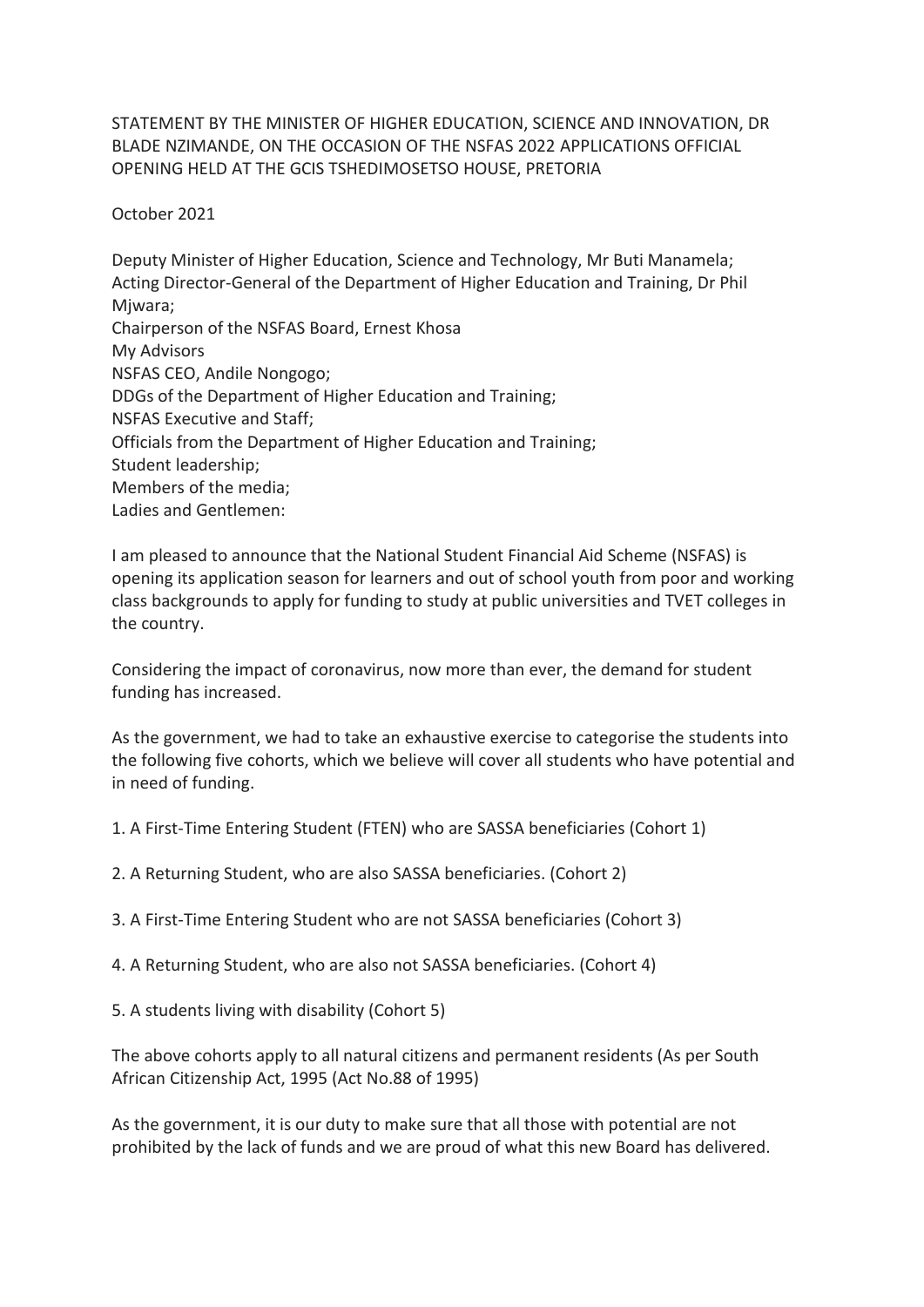The Board has assured me that the 2022 application process will handle student application efficiently and make the application process seamless.

But before I announce the 2022 application process, let me share with you progress government has made since the reorganization of the fund.

NSFAS achievements

Funding for university and TVET College bursaries for poor and working class students through the NSFAS increased by 107% from R20 billion in 2018 to R42 billion in 2021.

In the 2020 academic year, the third year of the implementation of fully-subsidised funding for students, students benefitting from the DHET Bursary Grant for university and TVET College students amounted to 751 858 students, made up of 489 912 university and 261 404 TVET college students respectively.

The total number of university students funded, including funding from other government departments, that is, the DBE Funza Lushaka Bursary Scheme, the National Skills Fund and SETAs increased by 45.4% from 346 966 students funded in 2018 to 504 366 students funded in 2020.

The overall student demographic profile (university and TVET College students) in 2020 comprised of African students at (92.9%), Coloured students at (4.2%), Indian students at (0.7%), white students (0.9%) and others at (1.4%).

The NSFAS has been particularly effective at targeting females students, who constitute 61.5% of all students funded (in 2018 this was 61.4%).

This is actually similar to the overall representation of female undergraduate students in the public university sector.

The total number of female students who received NSFAS bursaries in 2020 increased by 30.6% from 360 344 in 2018 to 470 696 female students funded in 2020.

In the 2020 academic year, NSFAS funded 1421 university students with disabilities compared to 1921 students in the prior year, a decrease of 26%. This is concern to me and I will give this focused attention.

The NSFAS/DHET Disability Fund is aimed at providing financial support for students with disabilities who are financially needy but academically able.

Students with disability who qualify fall within the maximum threshold of up to R600 000 of combined gross family income per annum.

In addition to paying for students' full cost of study, the bursary also provides students with Assistive Devices (e.g. wheelchairs, hearing aids, adapted laptops etc.) and Human Support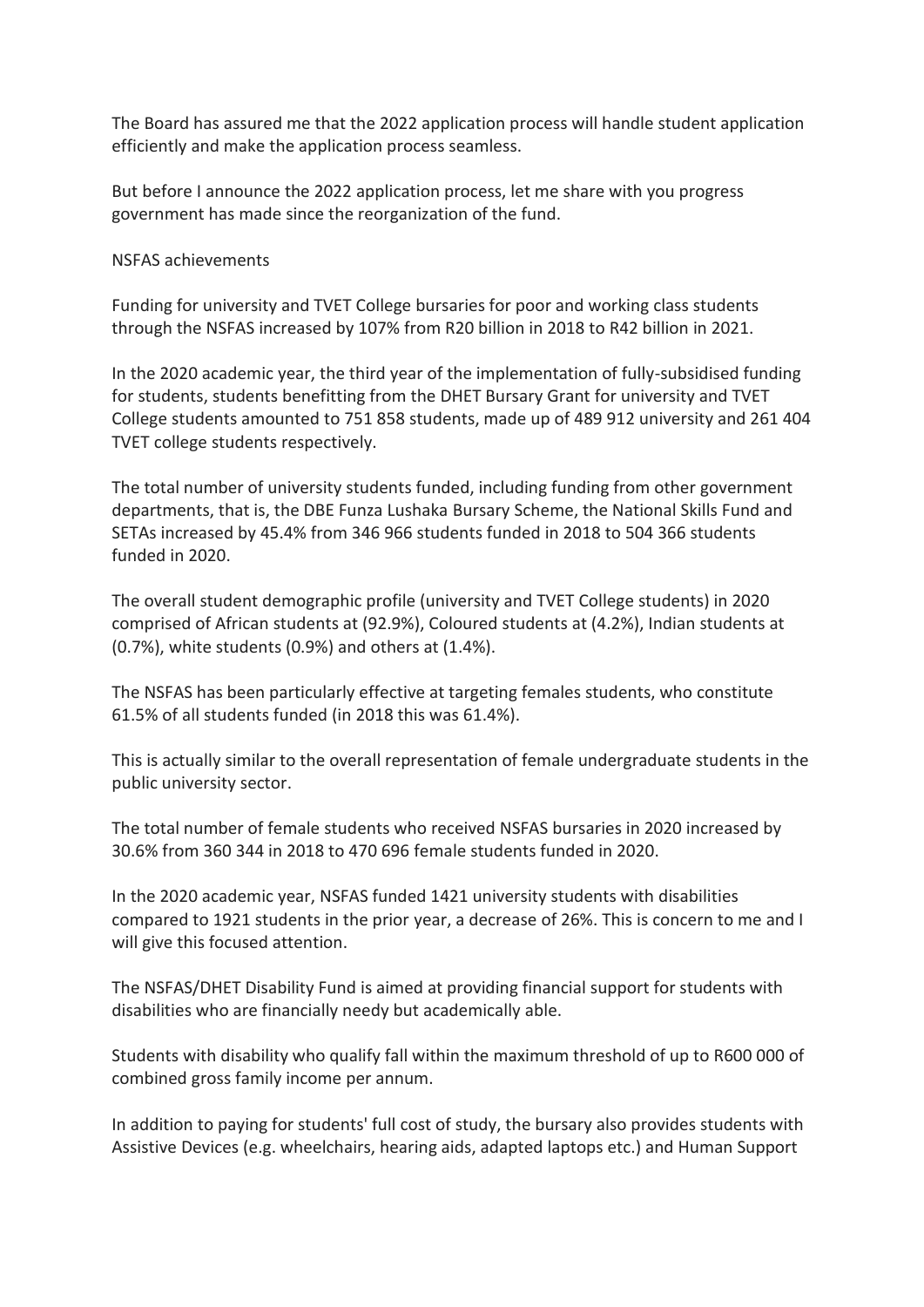(careers, scribes, tutors, sign language interpreters etc.) at a capped amount that is reviewed annually by NSFAS.

It should be noted that NSFAS funding increased from R5.9 billion in 2014/15 to approximately R35 billion in 2020/21.

As you know, additional funding was reprioritized to support a NSFAS shortfall in 2021/22, the current financial year, taking the total NSFAS budget to approximately R42 billion.

This is a significant contribution by government to supporting access to higher education and success of students from poor and working class backgrounds.

I am very proud of the achievements of the NSFAS.

I would also like to make the point that our Departmental cohort studies have shown that NSFAS students perform on average at a higher level than the whole cohort of undergraduate students.

This is contrary to what has sometimes been said publicly about the performance of NSFAS students, and shows that the financial support interventions of government do have a positive effect.

Under its new Board and management team, NSFAS is working hard to ensure that it operates as an effective and efficient entity, fulfilling its core mandate in the best possible way.

My Department and Ministry will continue to do everything possible to support NSFAS in continuing on this developmental trajectory.

As you may know, NSFAS received an unqualified audit for the 2020/21 financial year, which is a significant improvement on previous outcomes.

On the 2022 application process

The applications process is also open to individuals who are already enrolled at institutions, but are without funding and qualify financially for NSFAS funding.

The applications system will be open from 2 November 2021 until 07 January 2022 when the NSC results are released.

The application season has previously been opened from September to November annually.

This was to allow students to apply well in advance before the upcoming academic year, but most importantly to allow NSFAS to process these applications in time, before the approaching academic year starts and to give students time to submit missing supporting documents if necessary.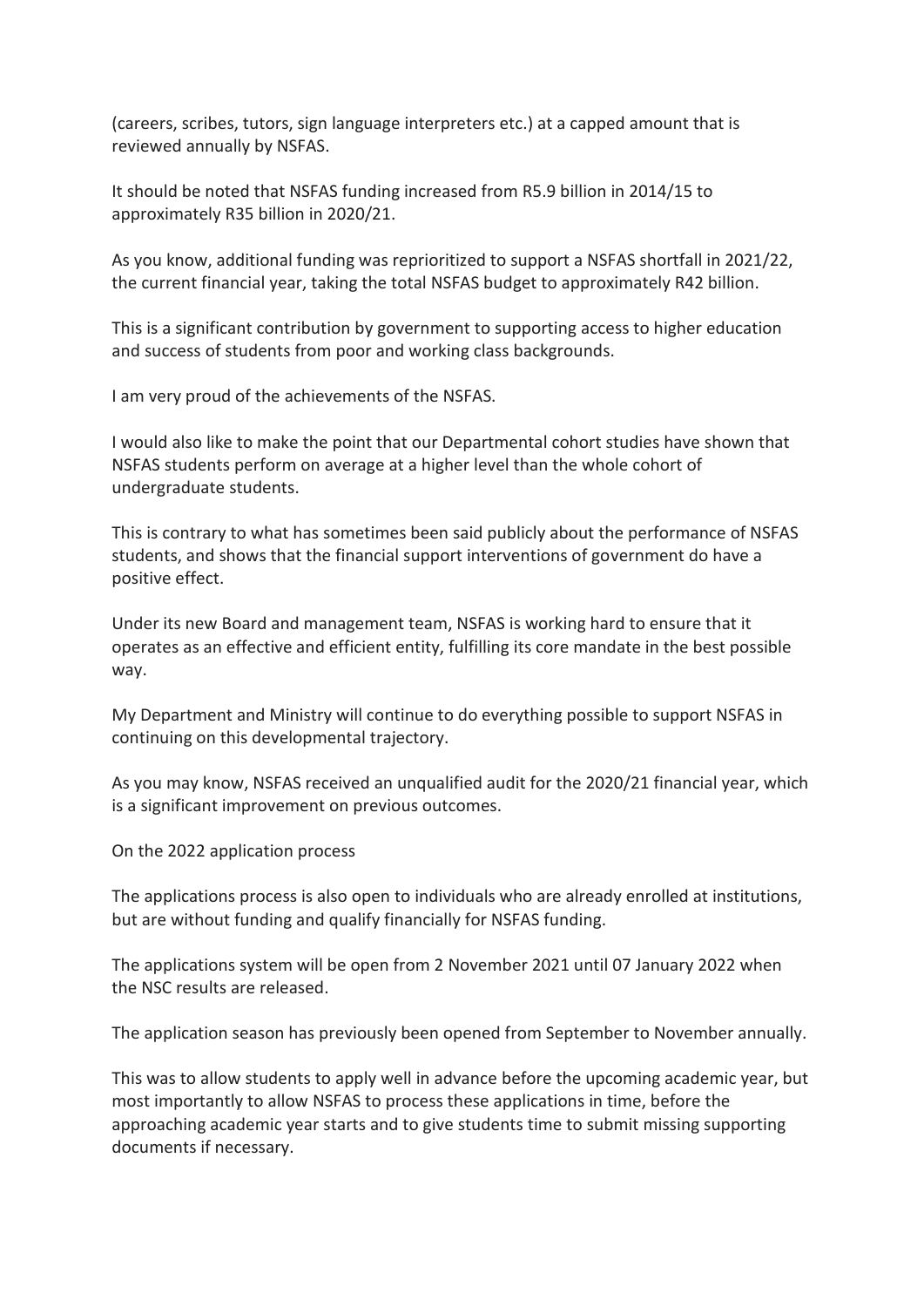I am aware that there has been some concern about the perceived late opening of applications in 2021.

However, I would like to reassure you that this will, in no way, disadvantage those who seek NSFAS support for their post-school studies.

For a while now, NSFAS applicants have complained about the time they have had to wait for a funding decision from the Scheme.

This was due to the thorough verification process needed to identify eligible students.

This prompted the Scheme to go back to the drawing board and develop an applications process and systems that are not only user-friendly but will also provide real-time responses to students without compromising the application validation process.

NSFAS began working on this process earlier in 2021, and the time needed to perfect the process meant that applications could not open in September as usual. It was critical that we waited until the system was ready for implementation.

I am assured by NSFAS that the new faster application process will make up for any perceived lost time, and will see many students receive their funding results much faster than previously.

Some results will be received immediately and others may take up to 48 hours to be provided.

NSFAS initiated an enterprise-wide review of all critical systems aimed at delivering mandated services to students and other stakeholders (institutions, DHET, etc.), including new applications.

One of the areas that have been reviewed extensively are the processes and enabling technologies centred around the organisation's ability to assess, confirm, and communicate eligibility decisions to students.

These improvements entailed partial system re-design, a fresh look at some business processes and closer integration with some of our key partners such as South African Revenue Services (SARS), Department of Home Affairs (DHA), Department of Basic Education, Independent Examination Board, (IEB) and Credit Bureaus.

The magnitude and scope of these changes warranted a delay in the launch of the 2022 Applications cycle.

It is however important to indicate that such delays will not impact negatively on the student registration process as the new system will be capable of providing real-time funding eligibility decisions for students that are first time entrants to tertiary education and those that are linked to SASSA grant funding. These applicants will know immediately after lodging the application whether they qualify or not.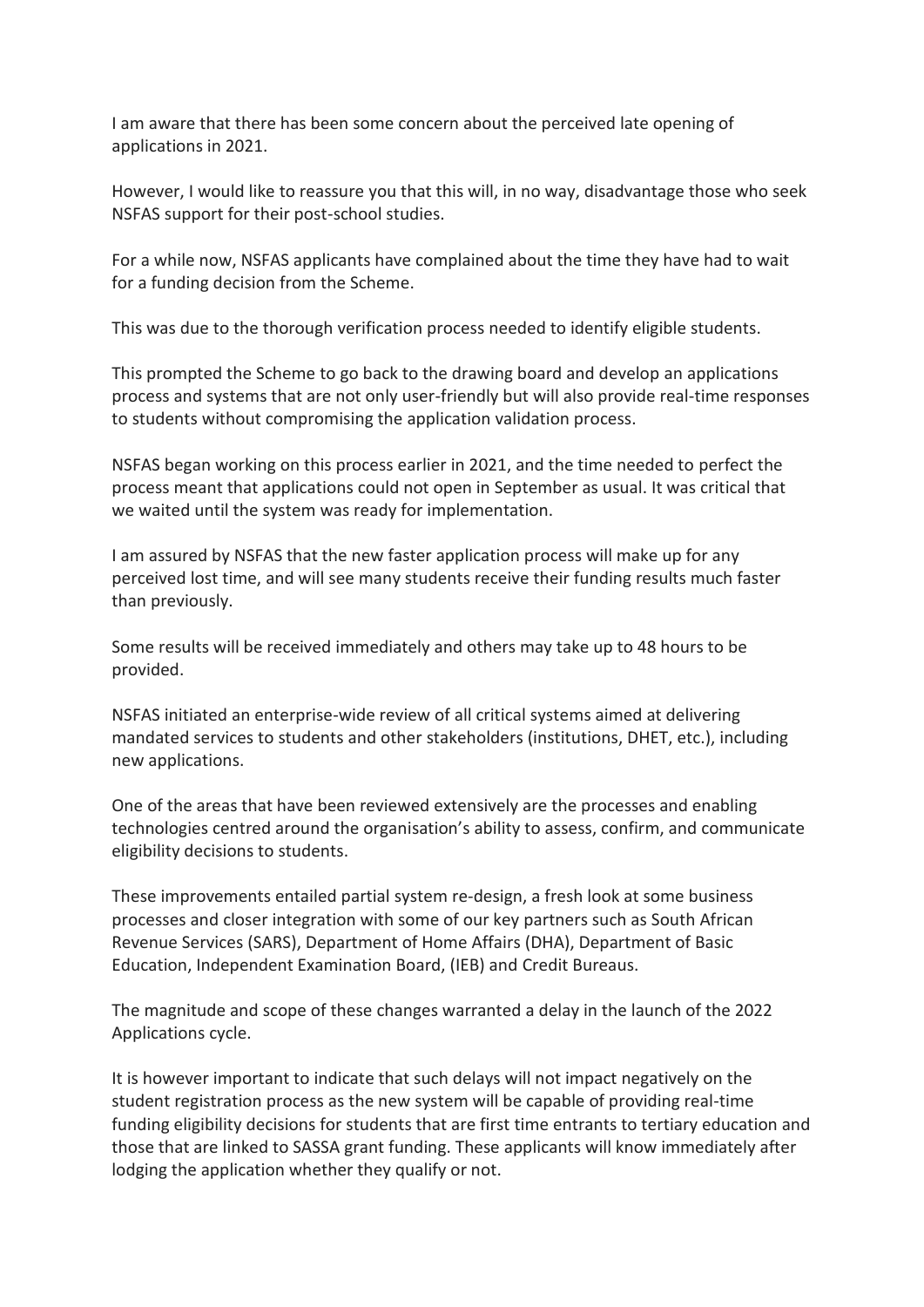These students make up approximately 65% of the cohort of student applicants.

The balance of approximately 35% of the cohort of student applicants will go through further processing and be given a response much faster than previous application cycles.

The faster response time in these cases is made possible by a renewed commitment from our partners SARS, DHA, Credit Bureau, DBE and IEB to provide priority responses to our requests for supporting information to validate the funding eligibility process.

Earlier this week I visited NSFAS and was shown a demonstration of this new applications system.

I look forward to hearing reports of a successful NSFAS applications system and I urge students to apply as soon as possible and to provide the necessary information to support their applications, and ensure that the process goes smoothly and quickly, as it is meant to do.

Who qualifies for NSFAS funding?

Students qualify to get NSFAS funding if you are a South African citizen or permanent resident who plans on registering or already studying at a public university or TVET college in South Africa and they will fall within one or more of the below categories:

· SASSA grant recipients (the SASSA COVID-19 grant does not count);

· Persons whose combined household income is not more than R350 000 per year;

· Persons living with disabilities with a combined household income not more than R600 000 per annum.

The correct supporting documents are important in ensuring that NSFAS process your funding application in time for your registration at an institution of higher learning.

Students must go through the list of required supporting documents that I will mention to ensure that they have all of them before they start with the application process:

1. All applicants must provide a copy of ID. A temporary ID issued by the Department of Home Affairs will be accepted;

2. Non-SASSA applicants must provide ID copies of parent/s, legal guardian/guardian or spouse;

3. Smart ID cards: a copy with both sides of the smart ID must be provided;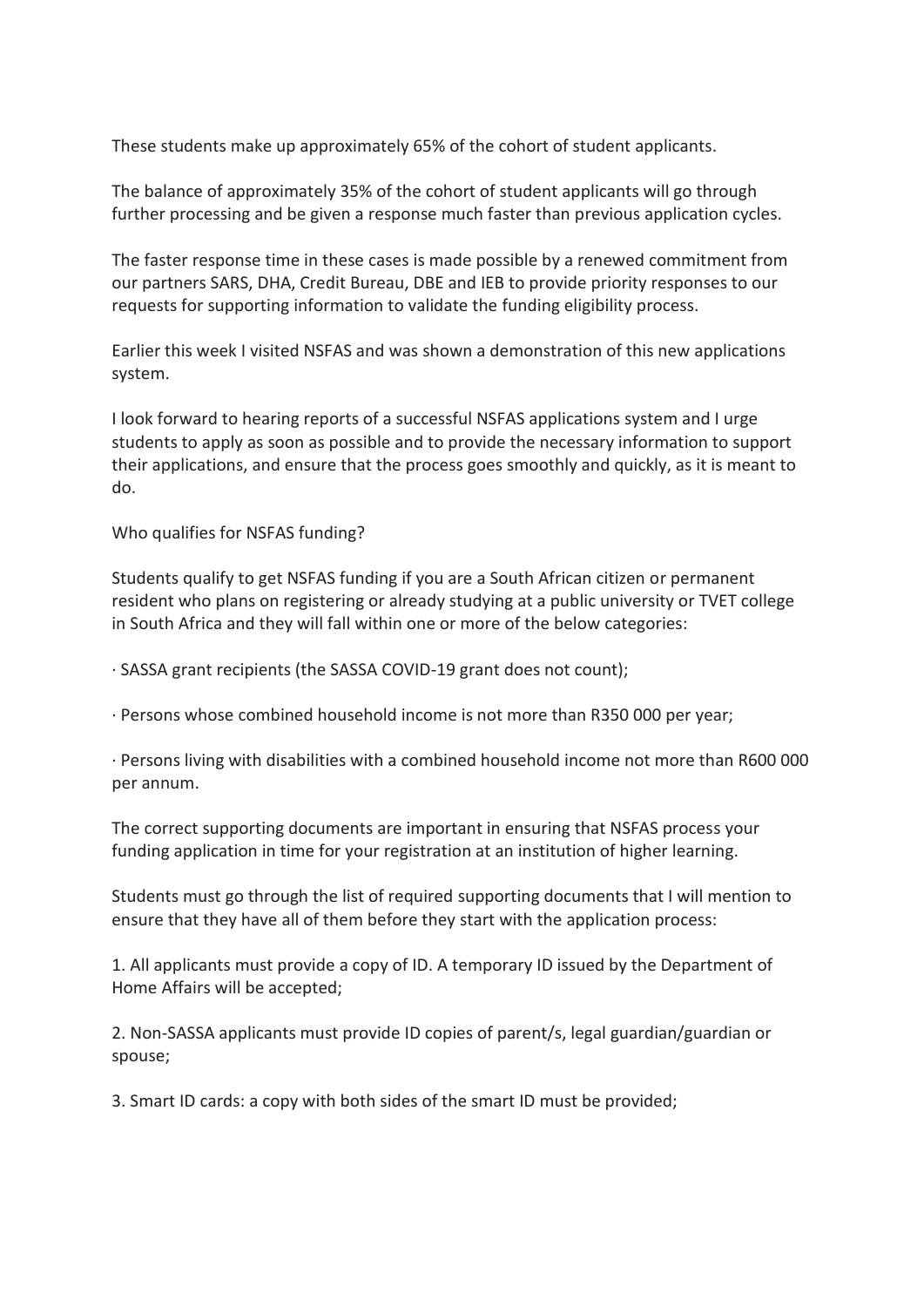4. Proof of income: applicant and/or parents/legal guardian/spouse (where applicable (non-SASSA) should provide latest payslip not older 3 months, UIF letter, appointment letter, retrenchment letter (applicant and/or parent(s), legal guardian/spouse).

It must be noted that no affidavits will be accepted as proof for any funding requirement.

How and where to apply

YOU CAN APPLY ONLINE VIA [WWW.NSFAS.ORG.ZA](http://www.nsfas.org.za/) USING A CELLPHONE, TABLET AND COMPUTER. FOLLOW THESE SIMPLE STEPS TO APPLY:

Step 1: Go to [www.nsfas.org.za](http://www.nsfas.org.za/) and click on the 'myNSFAS' tab Step 2: Create a myNSFAS account Step 3: Click on the 'APPLY' tab and complete the sections on the screen Step 4: Upload required supporting documents where applicable Step 5: Click on 'Submit'

If you do not have a digital device or access to the internet, do not stress, simply pop into your nearest National Youth Development Agency (NYDA) or Thusong Centre to apply following the same steps.

Prospective students are urged to apply to institutions via their application processes for a study place, as funding is only offered to students who are eligible for funding from NSFAS (financial eligibility) and who obtain a firm place to study in an approved programme at a public institution.

Prospective students can access the NSFAS application portal at (website address). [www.nsfas.org.za](http://www.nsfas.org.za/)

FOR MORE INFORMATION ON HOW TO GET APPLY FOR NSFAS FUNDING, VISIT OR CONTACT:

NSFAS VIA THE PLATFORMS BELOW:

· myNSFAS Portal : [www.nsfas.org.za](http://www.nsfas.org.za/) and log into your myNSFAS account;

- · Facebook: National Student Financial Aid Scheme;
- · Twitter page: @myNSFAS;
- · Instagram: @myNSFAS Email: [info@nsfas.org.za](mailto:info@nsfas.org.za)
- · Website: [www.nsfas.org.za](http://www.nsfas.org.za/)

ON FRAUD AND HIJACKING OF STUDENTS PORTAL

Students are urged to keep their personal details such as your ID number, myNSFAS account login details and income information safe by not sharing them with anyone.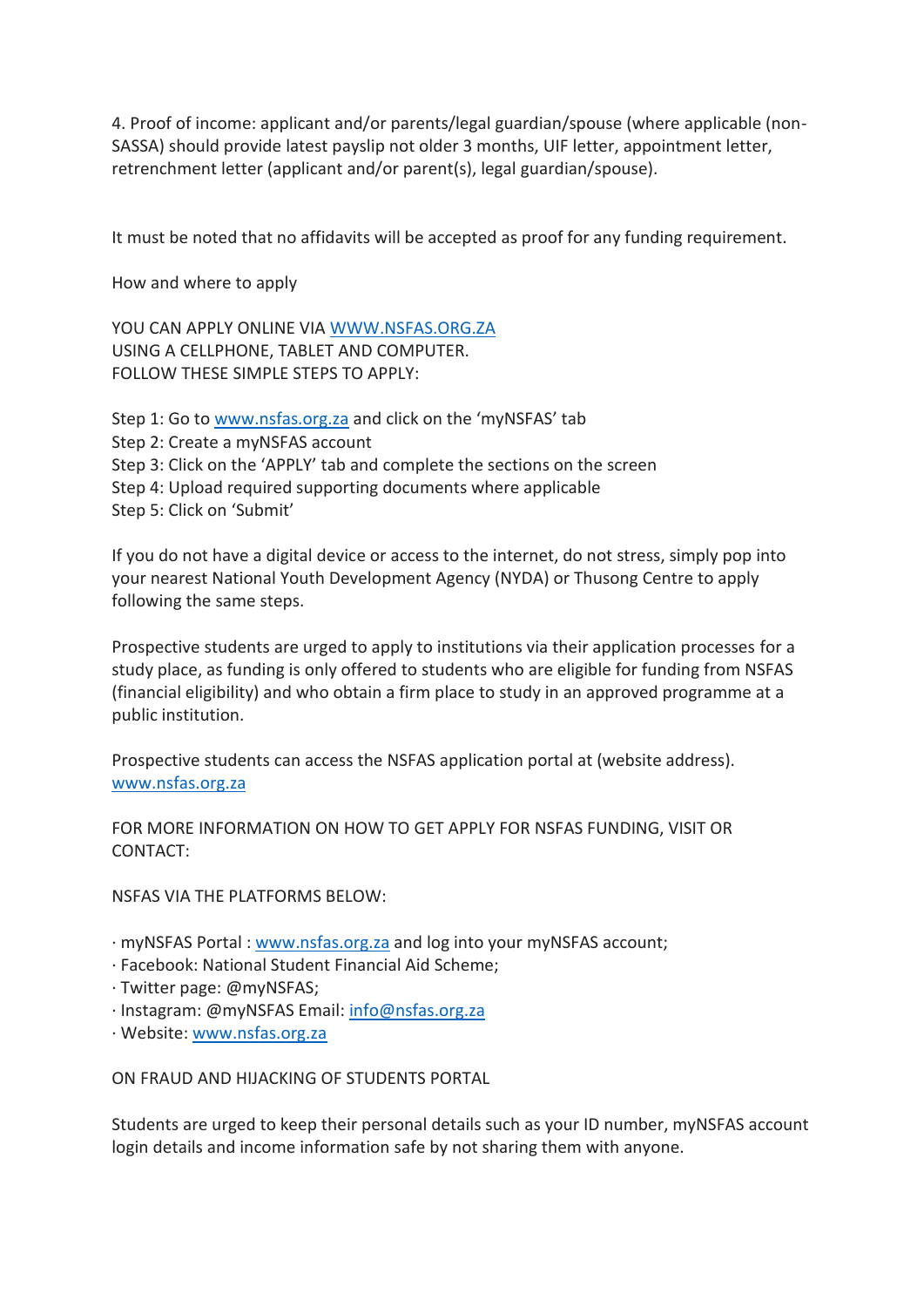These are the tips to avoid being scammed:

- · Don't leave your personal information exposed and unattended.
- · Log out of your myNSFAS after using it.

Should a student suspect that his/ her account is hijacked he/ she can contact the following numbers to report the incident.

Tel No.: 0860 247 653 Email: [nsfas@thehotline.co.za](mailto:nsfas@thehotline.co.za) Fax2Email: 086 726 1681 SMS Call Back Number: 30916 [www.thehotlineapp.co.za](http://www.thehotlineapp.co.za/) [www.thehotline.co.za](http://www.thehotline.co.za/)

On the Ministerial Task Team on student funding

Ladies and gentlemen

I have appointed a Ministerial Task Team to look at student funding policy issues for the future.

This MTT is working hard at developing policy proposals for a long term student financial aid policy that takes into account the comprehensive student financial aid needs of the postschool system.

The immediate challenge relates to identifying a sustainable mechanism for supporting students in higher education and training for the future and in particular looking at alternative funding sources to widen funding for missing middle and postgraduate students, while continuing to address support for students from poor and working class backgrounds.

Despite the fact that government has increased funding exponentially for students in TVET colleges and universities, we remain concerned about categories of students who struggle to afford higher education and the growing levels of student debt.

The MTT is reporting regularly to me.

In conclusion, I would like to thank the leadership of NSFAS and TVET colleges and universities and the many people working at universities and colleges to support students to succeed.

Your hard work is critical to the success of students.

I would also like to thank the student leadership of our institutions, the trade unions in our sector, and the national student organisations for their support to students and to NSFAS and institutions.